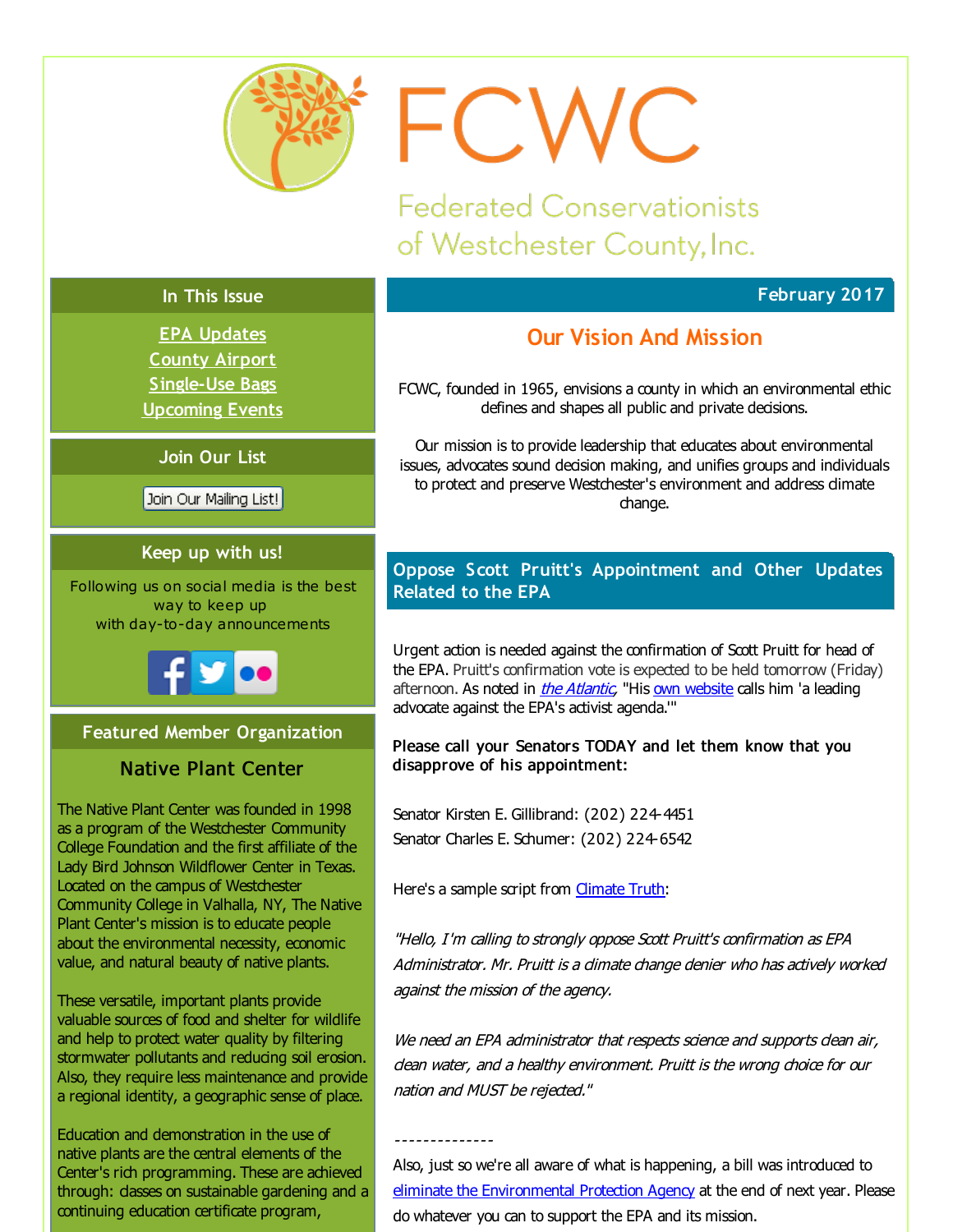landscape conferences on timely environmental topics, presentations to community groups, an annual sale of thousands of native plants (more than 11,000 sold in 2016), volunteer work days in the gardens, a personal shopper/free workshops weekend at Rosedale Nurseries, and more. The Center's native plant teaching gardens provide wildlife habitat and are open to the public year-round free of charge.

#### Coming Soon

#### March 13:

Registration is under way for the Center's popular annual landscape conference. This year's event, Going Public: Native Plants Take Root from Parks to Parkways, explores successful designs in parks, along roadsides, and beside waterways. For more information and to register, visit [nativeplantcenter.org](http://r20.rs6.net/tn.jsp?f=001yS8dyfD0SnBn7yrL86OqplMbJZubEaOWdMGBJOBMzYkBQlsZGUntKarUd9KS8G98zXvXGJx9kwXpFYu49n0gIQq4NnB-f0iHbZgy9efxijak-RaKo4OphrorY-biqAPtQu9BMitheoDbgt1v3T8w7SBlPvaziohpJQnSrWYcFRg1rHTU6bgk0MXrsOA3xR87&c=&ch=).

April 29: Mark your calendar for the 18th annual Native Plant Sale, 10 a.m. to 1 p.m. at Westchester Community College where thousands of native perennials, grasses, ferns, vines, shrubs, and trees will be offered. For information or to volunteer, call 914-606-7870.

Birds, Bugs, and Bushes: the effects of climate change on local flora and fauna



Thursday, March 2nd 7:00 - 8:30pm Chappaqua Library

Co- Sponsored by: Chappaqua Library & New Castle Sustainability Advisory Board

Shifting and shrinking ranges of habitat caused by dimate change will have serious implications throughout our natural world. In fact, Audubon's findings dassify nearly half of all North American birds as severely threatened by global warming.

Please join us on March 2 to learn about the effects climate change is likely to have on local flora and fauna and some simple action steps we can all take to help mitigate these effects.

In addition, according to a [report](http://r20.rs6.net/tn.jsp?f=001yS8dyfD0SnBn7yrL86OqplMbJZubEaOWdMGBJOBMzYkBQlsZGUntKarUd9KS8G9877_Ml60CnFxPoGByc7XaA0Zjj5b9neN0zz3818OvO04dp4b409H5m72C6bf3g7ddx9tODKVyfA4qz3s4PAr3GILwOoI8LimQG4qm_JTQMU_OQdf3ajaGH84HZNaDhZtubzEkLyV-wye1Lg6oNvTu16pcNNr38oWd&c=&ch=) out from Reuters, EPA staff have been told that they should prepare for a handful of executive orders over the next few weeks that will reshape the agency.

FCWC will do our best to keep you up to date on these stories, and will work tirelessly to advocate for the environment here at home, despite the current situation on the national level.

# **Perils of Privatization: Discussion on Westchester County Airport**

Here in Westchester, we have a unique opportunity to have input on our local airport, thanks to the County's control over its passenger capacity. This allows the airport to serve the community while limiting the harm of extra air traffic. FCWC has been working for decades on ensuring that expansion of the airport does not impact our local environment, induding drinking water in the Kensico Reservoir, air quality, and noise levels. More details are available in our May 2016 [E-News](http://r20.rs6.net/tn.jsp?f=001yS8dyfD0SnBn7yrL86OqplMbJZubEaOWdMGBJOBMzYkBQlsZGUntKarUd9KS8G98RWuI__qtuvyIPJpZSO0QbErG_wquOfyg_j_PfG99aKwPNCRd9JLUna6hnGB6xxSSPaaLRIziSokPFqfB2QG5x4m3DKCGWRt41Tqnw8_b6312QdXKedMLIkXd5AM42xihAXtFjlUuH2hd05gP4zNs928fn_FgdrdhjlH6nqCMp-8=&c=&ch=).

Currently, legislators are putting out a request for proposals for private companies that would take over control of the airport from the County, potentially reducing accountability to residents. We'll be continuing the dialogue from our March 2016 [Conservation](http://r20.rs6.net/tn.jsp?f=001yS8dyfD0SnBn7yrL86OqplMbJZubEaOWdMGBJOBMzYkBQlsZGUntKarUd9KS8G98K6VZtTMfaPWgJuVCRWgIoVSUfw_vxPZFTL_RnEk6FKLzAWGZ9SEkSxwstfzY-Qbg983lzKdHsp3ZUfzsJco7ooFXJYAHplJlHz2JC_gkEK3tbcPXNQ5dno21qhqK-E2E_8kTYIxyBImFX0V6Os9Vqw==&c=&ch=) Cafe at our next event:

### Perils of [Privatization:](http://r20.rs6.net/tn.jsp?f=001yS8dyfD0SnBn7yrL86OqplMbJZubEaOWdMGBJOBMzYkBQlsZGUntKfDVKI7wgFxDst4cuPglbkVij8LpdHsxAm1AQmaPkHHactDt542joimc5HRbZiSGM6qV2-QEcwNFD_ueiOctA4i28Yd82-dNzgfqoeKGXdegve4VRSGFo7KGEs_4NQ-Vuw==&c=&ch=) How leasing off Westchester County Airport is bad public policy

Tuesday, February 21st: 6:00 - 8:00 pm Humanities Theater, SUNY Purchase

Please join us for a discussion with FCWC Board Member Carolyn Cunningham, who has been [working](http://r20.rs6.net/tn.jsp?f=001yS8dyfD0SnBn7yrL86OqplMbJZubEaOWdMGBJOBMzYkBQlsZGUntKarUd9KS8G98-PUw5bPs66Bv4oElHk5YizKMq4C1t8AYywo4UlXBKEKCURXq6EF9cgxCrt1uf-JalEbXjhM4TFBbpGCirHHe7FU51SbqXNhFNruEegGtqnuYap17YaXNtYLnsX-mEWNdvE841vWoVg_eoweVinBPLs3IOk3U7MkQ2i_y7MlQNq4N3FdlFFRfmrEQnZgqcBgUd4wodJELP8_n_9M8fDbM0botvTEV4p_b3xaIPnGwIINrNLR2prAzUqUzZT0uv6Kj309uU-O7zNwlQVvvErJr2g==&c=&ch=) on the airport issue for decades, and David McKay Wilson, Tax Watch [columnist](http://r20.rs6.net/tn.jsp?f=001yS8dyfD0SnBn7yrL86OqplMbJZubEaOWdMGBJOBMzYkBQlsZGUntKarUd9KS8G98mOrYcXUVghgNS_O2S6P1_NsUPD332F8Cbi75P1JkVhphDi3d2qBUONtTSBk-Z-S9--GkrhV-35yzfhmXLJxZ8sPzPWwSvFUsYHNBxI4HliqAELItvWk9guwhdhdpyRx90oD5kLVtjAMn1Il_dlCNwXwfwA8776l5lzjo76IWa-3hvRjS8q0pPLXJuXHDel2F3-ewunfVFTe8klITWfSY1MI1KGzSb4S5UkjRVSzOZBSJ-zkW3LdQw1s5fZIJgCPRytWNocqXnLoWca9Nh9Gf9BoGYyXTnHsLWtCKI2c0-b0=&c=&ch=) at the Journal News. Check out his recent update on the airport here. This event is free and open to the pubic. We hope to see you there!

#### **Greening our Towns - Single-Use Bag Ordinance**

Whether your town is working on passing a reusable bag initiative or already has one in place, many of the ideas discussed at our recent Greening Our Towns event could be helpful!

On Thursday, January 19, 2017, representatives from 10 municipalities that have not yet passed single-use bag legislation came together to hear from New Castle, Hastings, and the City of Rye to learn how they passed it in their towns.

Learn more about the discussions from this meeting in our [latest](http://r20.rs6.net/tn.jsp?f=001yS8dyfD0SnBn7yrL86OqplMbJZubEaOWdMGBJOBMzYkBQlsZGUntKarUd9KS8G980DPH8nHMjTOf7-ae0k92u3kC5_TTbXQH_o9I5siR5L39di49V4xhxXKD9JBC-PXClPnPzwoRF1owFAbSHPTtfkTUYxKgV7IGBqdmL8laJ4QLB8MBkLhHW5WeQlF5DDXP5iGsmSIze9s29vnKv6jdpku6oa8mmOb08LGy0G7SUU0uOUZaKQ7caLgJvbszSLabuJ5Yd0u7ydw=&c=&ch=) blog post here.



Unfortunately on Tuesday, Governor Cuomo has [approved](http://r20.rs6.net/tn.jsp?f=001yS8dyfD0SnBn7yrL86OqplMbJZubEaOWdMGBJOBMzYkBQlsZGUntKarUd9KS8G98BS_GCy6JgMy7snxrD-VzkxZWiN72ShePvJTjYdhxXrPIgabAFfa2CVYX8cQkh9j6VzFLTJvtqqvg0uPBTNRQMUHTqoHIUx6xIjnilGIfV36OLDAr1Ig4TYEiZgLze_sbGxL8OWRTrELnPgdraGaqXLMCodsvx9Rghyr_fIW23G6mo7TaVvW4yOCb5stE3pkDyclAYGgH7c0LXm8sHDF-Y1gjR6vdOXDlDEiI27wE-Lyyel91cUzyTJ54jU_J9Fp2Qe8T5bX8SP_VMIeyKF9tSXwh-j2nWy6uW_-W61O4yxIgDCCq5f71stxnFQcZlgJGUJ6JVa6OLVzgt3-2CvP73ozfhutq59Dtzjp3xEHHrV-rrad9rLQivguMlXCQUU7H&c=&ch=) a bill that would prevent New York City from adding a 5-cent fee for plastic bags.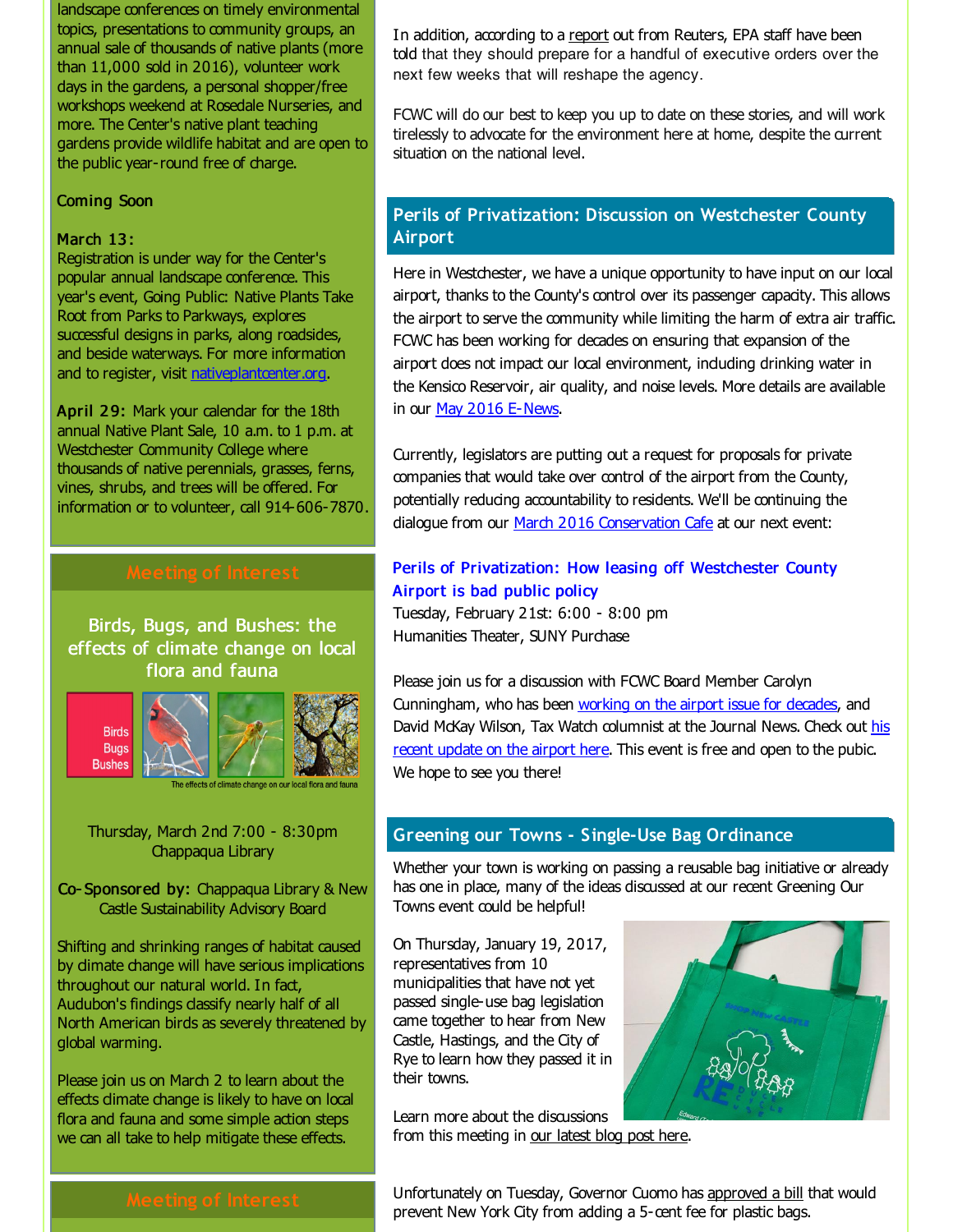# Bedford 2020 Food Forum **BEDFORD#2020**



Saturday, March 4, 8:30am - 3:00pm Fox Lane High School, Bedford NY

- Keynote addresses from Mark Bittman and Michel Nischan
- 20 workshops and panel discussions with experts
- Track for students
- Expo with chefs, farmers demos, NGO's, farm market and much more
- Over 30 partnering organization
- Fabulous eats

Register today [here.](http://r20.rs6.net/tn.jsp?f=001yS8dyfD0SnBn7yrL86OqplMbJZubEaOWdMGBJOBMzYkBQlsZGUntKQGCS97wKtutWNGwl6pHawOqcHn8jr3QFZU6wgOpTenbZn-jLlkjFyVyakPbOWDt0Q4OpPRpp8FbgM3d4E1GxmeeG0wvvcCkol744M1WAcWM8pvl2M1FfFpqjBaRE5yuuYKpi-LppYtmitd_PzqiF_zbtIujB_2eRYWiFH_CcI7w&c=&ch=)

### **Internship Opportunity**

# **Seasonal Watershed Forestry** Educator

The Watershed Agricultural Council seeks a Seasonal Watershed Forestry Educator to primarily provide support for teacher training programs associated with the WAC Forestry Program's Urban Rural Education Initiative. This is a 10 week position that pays \$14.00 per hour. Must have dependable vehide, insurance and a valid driver's license. Will be reimbursed for mileage incurred on the job. E.O.E. Send resume, cover letter and writing sample to Amy Faulkner, WAC, 33195 State Highway 10, Walton, NY 13856, fax (607) 865-4932 or email [afaulkner@nycwatershed.org](mailto:afaulkner@nycwatershed.org). Job description: [www.nycwatershed.org](http://r20.rs6.net/tn.jsp?f=001yS8dyfD0SnBn7yrL86OqplMbJZubEaOWdMGBJOBMzYkBQlsZGUntKTX3RhbA_BS2J2wmoK3VNGiU5fP3IW7D0RENkNCKKKhBbJgyarvu_ow4lNuM6mPoFn0k6rWfD3DCaXL2TK5CW3Y-855r-wh4RuNNGrbTCViuuHeJ_dMP5yI=&c=&ch=). Deadline: February 24, 2017.

While the passage of this law does not directly affect any Westchester County towns since it's for municipalities with over 1 million in population, it certainly does impact what we are trying to achieve in encouraging people to bring their own reusable bags to stores and reducing our addiction to single-use bags.

Please call Governor Cuomo at (518) 474-8390 and express displeasure at the passage of this bill.

# **Events**

For a full list of our member organization's events and happenings, check out our Federation Calendar at www.fowc.org/calendar. Remember to always confirm events before attending. Check back regularly as we are always updating.

#### **Animal Survival in Winter - Nature Walk**

*Sponsored by:* Sheldrake Environmental Center *When:* Saturday, February 18th, 10:00am - 11:00m *Where:* Sheldrake Environmental Center, Larchmont, NY

When winter comes, the forest grows quieter. Where have all the creatures gone? Some migrate, but most stay here through winter. How do they survive the frigid temperatures? Brave the cold and come out for a hike with us. Learn about the survival tactics of our local forest animals.

Free for members, \$5 for non-members (ages 2 and up). Meet at the Sheldrake main building at 685 Weaver Street. Register at [sheldrakecenter.org](http://r20.rs6.net/tn.jsp?f=001yS8dyfD0SnBn7yrL86OqplMbJZubEaOWdMGBJOBMzYkBQlsZGUntKarUd9KS8G98F4dKrX9V2MpSZYBGLWkbLhQ_bxnTaY4d11ex0ICe6WZekNE7bwA1LNbyWTlhNO10e8sBGtkRa8Ij84UF1pXrmkCxWZK7jV1_bHaN-NemSG3gLKF926BQaInbzcrC1_2e--Is3dox2QTMMx_OJg6HGv0RL-4dJUXGLhUSd0k7tvg=&c=&ch=).

### **Sugaring Sunday**

*Sponsored by:* Teatown Lake Reservation *When:* Sunday, February 26th, 1:00pm - 3:00pm *Where:* Teatown Lake Reservation, Ossining, NY

Stoke up the fire, it's sugaring time at Teatown! From tapping to collecting, boiling to bottling, Teatown's naturalists will be in Warren's Sugarhouse sharing facts and folklore about this sweet time of year! Register for 1pm, 2pm or 3pm time slots.

All welcome. Members Free, Non-members \$7. Programs require preregistration. To register, call 914-762-2912 x 110.

### **Saw Mill River Summit**

*Sponsored by:* Center for the Urban River at Beczak, Riverkeeper, Groundwork Hudson Valley & Saw Mill River Coalition *When:* Thursday, March 2nd, 12:00pm - 4:30pm *Where:* SLC Center for the Urban River at Beczak, Yonkers, NY

Please join us for an important afternoon of updates and discussion about the state of the Saw Mill and help strengthen intermunicipal cooperation throughout the watershed. [Click](http://r20.rs6.net/tn.jsp?f=001yS8dyfD0SnBn7yrL86OqplMbJZubEaOWdMGBJOBMzYkBQlsZGUntKarUd9KS8G986wDH0iHyxcbQGNNTmPEQ9uIIVJCBitIbs8E423dPGZE2V59CGKDBaZn3nrQEmxRy5ZN_5OEmzSB1jI4gGKv0sZHQVqXmTk645xnOUUIDJqbSWZ9S846m3nXpo-4TiO9xvYVaKxgiNoiWOeJDgGmy4gEa9GRmhinmIxrIVTZpo8QWz54ysuC5bYOOFzttW4QY&c=&ch=) here for a complete agenda. Target Audience: Municipal officials and staff (local and county), CAC/CAB members, non-profits, and interested residents.

RSVP by 3/1 to Ryan Palmer: rpalmer@sarahlawrence.edu or (914) 377 1900 x15

### **Mushroom University**

**Sponsored by: Connecticut-Westchester Mycological Association** *When:* Saturday, March 4th, 10:00am - 1:30pm *Where:* Muscoot Farm, Katonah, NY